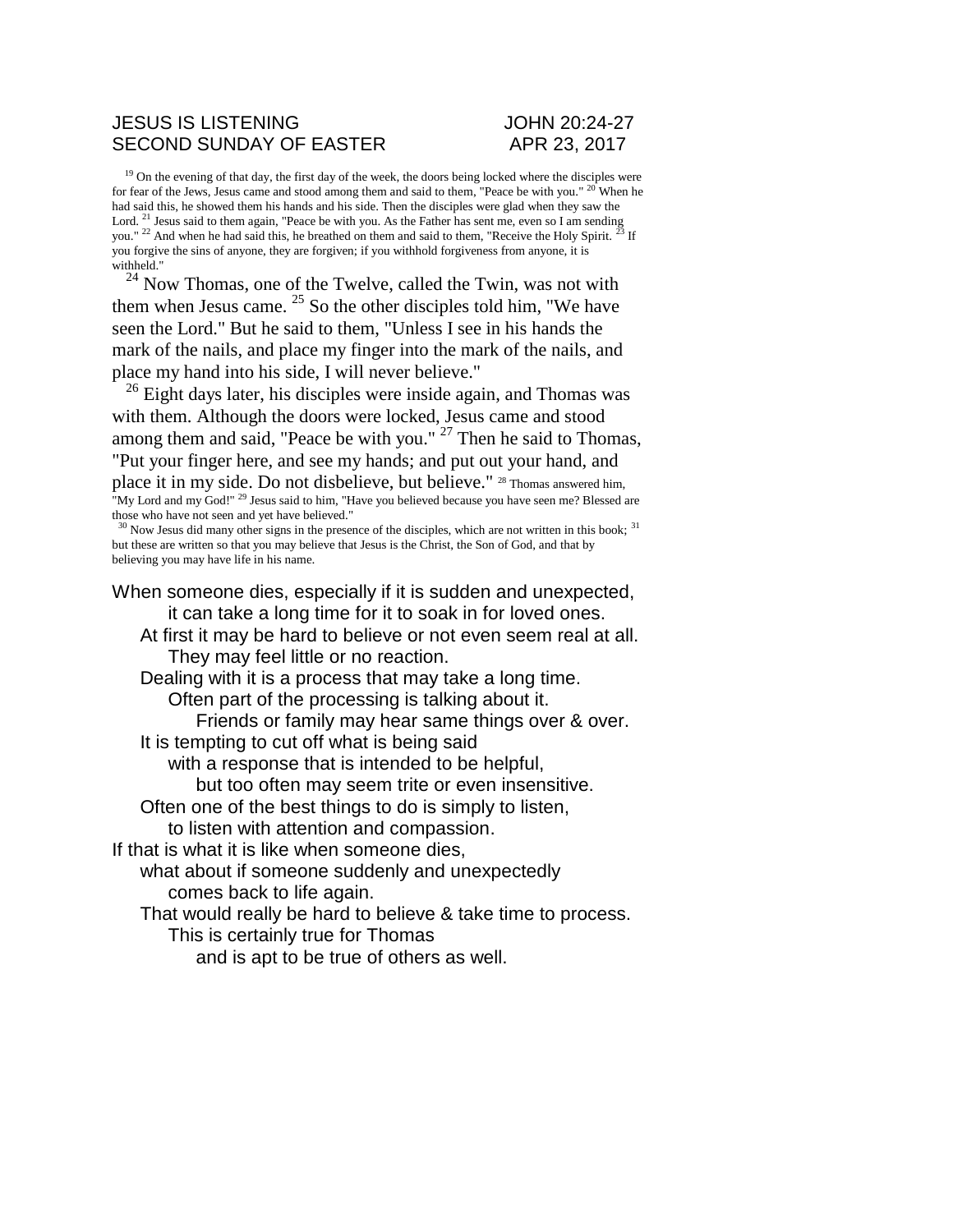John writes that his goal in telling us about this is not simply that we believe that Jesus is alive but that we believe that he is the Christ, the Son of God, and that by believing we may have life in his name. We who now believe have the same message and goal As Peter said, "We are witnesses to these things." Those who heard him were enraged & wanted to kill him. Maybe that is not the response we are going for. So how can we witness effectively? Our witnessing and other people coming to faith is also part of a process, sometimes a long process, This process includes sharing, inviting and encouraging, along with teaching and demonstrating which we see in today's readings and in upcoming readings, But often a first part is simply listening, patiently listening without jumping in to respond too soon. Today and in coming weeks, we are going to consider a pattern for relational, contextual witnessing which can be remembered with the acronym, LASSIE: Listen, Ask, Seek, Share, Invite, Encourage. We start with listening because…

LISTENING ALLOWS PEOPLE TO CONNECT LISTENING HELPS US TO UNDERSTAND LISTENING SHOWS THAT JESUS CARES

## LISTENING ALLOWS PEOPLE TO CONNECT

 $^{24}$  Now Thomas, one of the Twelve, called the Twin, was not with them when Jesus came.

Thomas seems to have gotten disconnected from disciples, we don't know why or for how long. That is often also true of those we meet who are disconnected from Christ and his church.

So how do we get connected?

When someone calls another on the phone, who speaks first? It is expected the one who is being called, saying, "Hello."

Unless it is a recorded robo-call which just starts talking, and what do people usually do then? Hang up.

If someone delivers something to a home, who opens the door? It is expected to be the one who is receiving.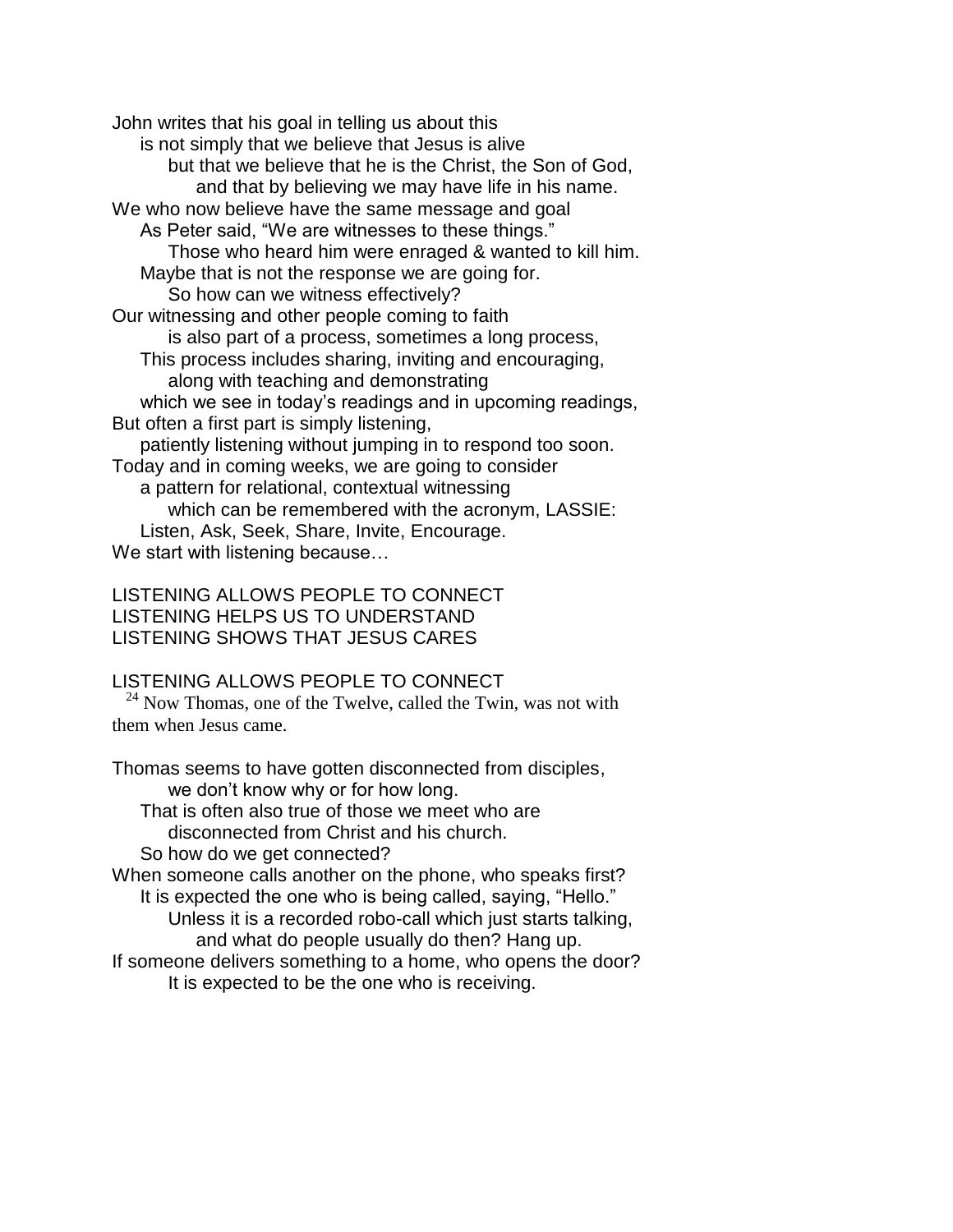If someone tried to just open your door and walk in, you may immediately try to keep them out. So if you want a conversation with someone about Jesus, what is the best way to make a connection and get started? The line of communication is opened best by letting the other person start the talking. If you want someone to listen to you, you want to listen to them first. One reason is so you can learn how they tend to communicate. Picture a person's head, heart and hands. Sometimes people tend to communicate from the head, focusing on ideas, knowledge, concepts. They may feel the need to understand & be convinced. Other times they tend to communicate from the heart. about feelings, emotions and relationships. They may be sensitive to hurts or seeking joy. Other times they tend to communicate with hands. I don't mean just talking with hand gestures but preferring to be seeing and doing things that are practical and make an impact on lives. Careful listening is crucial for understanding how that person communicates and is best communicated with in the current context.

Next…

LISTENING HELPS US TO UNDERSTAND

 $25$  So the other disciples told him, "We have seen the Lord." But he said to them, "Unless I see in his hands the mark of the nails, and place my finger into the mark of the nails, and place my hand into his side, I will never believe."

Where do you think Thomas is coming from,

head, heart or hands?

Maybe it is head. He is saying, "I need proof."

So now, what makes him say this?

Maybe he saw Jesus die and it is an image he just can't get out of his head.

Several times in this reading Jesus says, "Peace be with you." as he speaks to different situations.

There are many things that shatter the peace in our lives.

We live in a broken world where people are broken many ways.

Think of ways in which people have…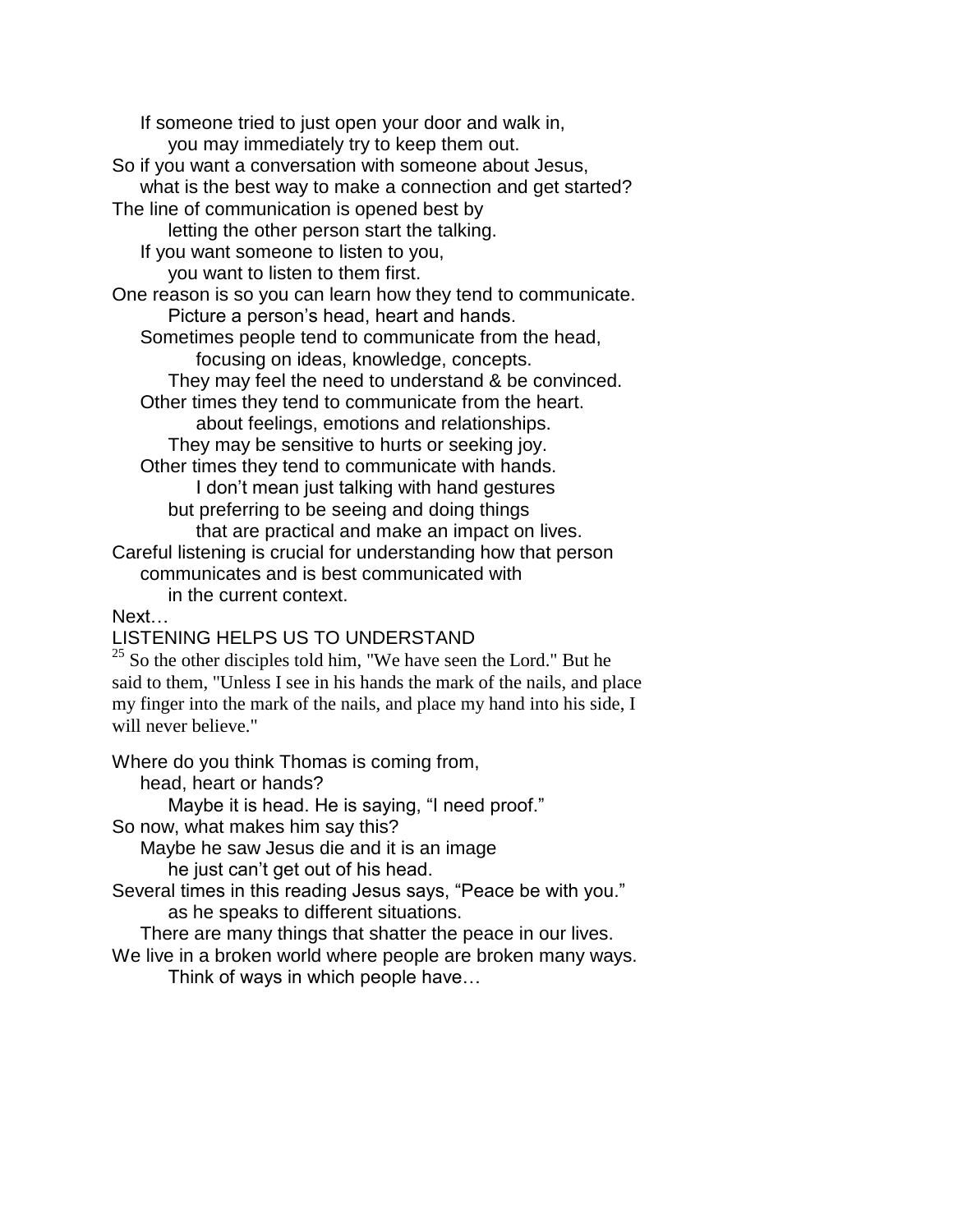Bodies broken by sickness, disability, fatigue, hunger Minds broken by worry, drugs, confusion Families broken by distance, divorce, bitterness Finances broken by debt, poverty, bankruptcy, gambling Broken communities, broken workplaces, the list goes on. All around us are other people in need of Christ's peace but effectively sharing it with them starts first with listening carefully to understand what brokenness is bothering them. Later we will talk about how we may find connections because we share the same kind of brokenness But listen to Thomas and consider what he is dealing with. It may sound like despair or disappointment. It may be feeling left out because the others say that they got to see what he didn't. And what do the other disciples say in response? John doesn't say. Maybe they didn't say anything yet. What could they do? They couldn't do what he asked. But that doesn't mean they didn't respond. Listening itself is responding. It is showing one cares. especially when eye contact and body language shows one is actually paying attention, not just thinking about what to say in reply. Where do we get this kind of way to relate to others? Like everything else we need for witnessing and everything else we need in life, it comes from Jesus.

## LISTENING SHOWS THAT JESUS CARES

 $26$  Eight days later, his disciples were inside again, and Thomas was with them. Although the doors were locked, Jesus came and stood among them and said, "Peace be with you." <sup>27</sup> Then he said to Thomas, "Put your finger here, and see my hands; and put out your hand, and place it in my side. Do not disbelieve, but believe."

Thomas didn't see him, but Jesus was obviously already there and he was listening. He heard what Thomas said and so he responded with what Thomas needed as he responds in the way each of his disciples needs. He didn't respond immediately,

just as we may be best to not respond immediately